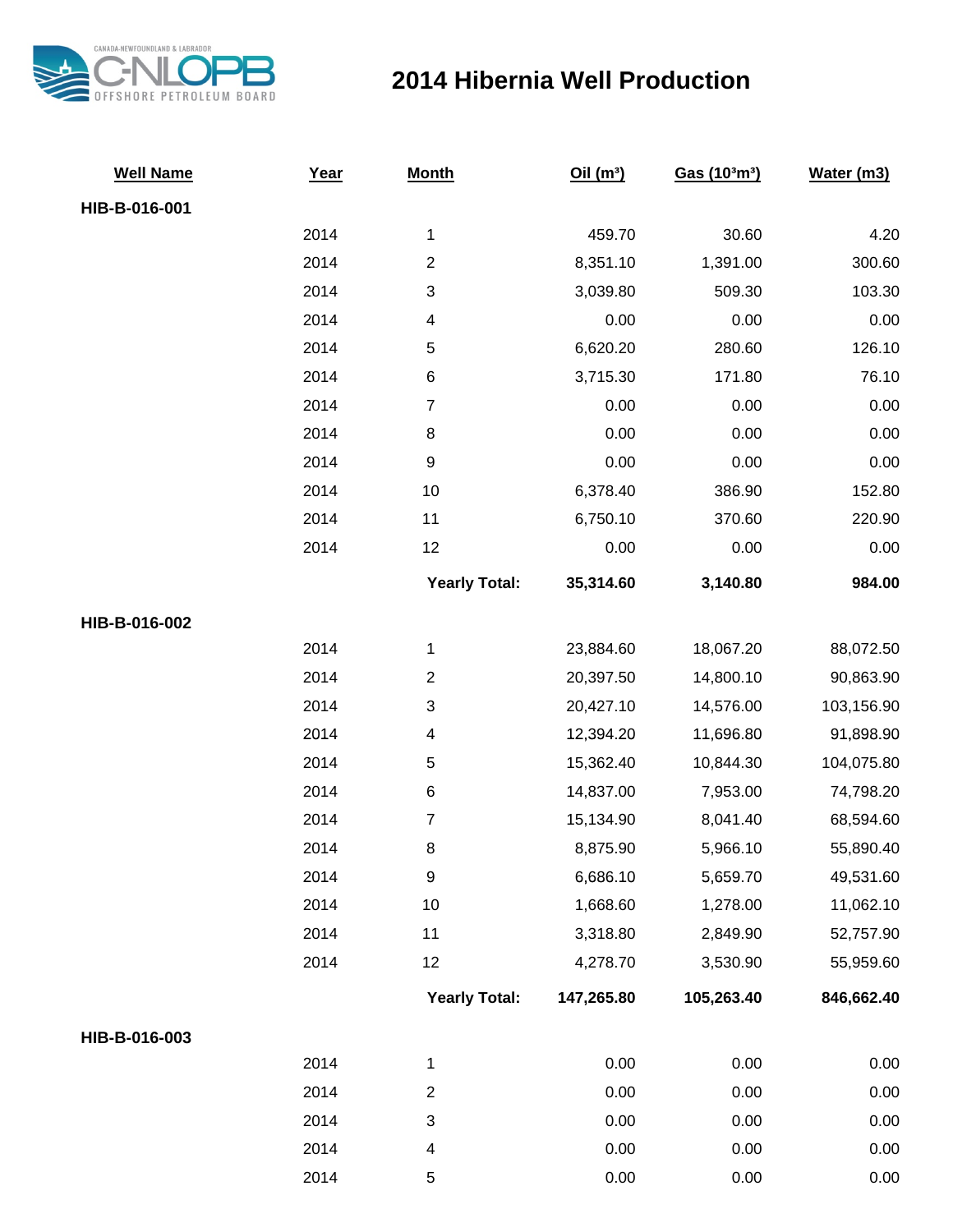|                 | 2014 | $\,6$                   | 0.00       | 0.00      | 0.00       |
|-----------------|------|-------------------------|------------|-----------|------------|
|                 | 2014 | $\overline{7}$          | 0.00       | 0.00      | 0.00       |
|                 | 2014 | $\bf 8$                 | 0.00       | 0.00      | 0.00       |
|                 | 2014 | $\boldsymbol{9}$        | 0.00       | 0.00      | 0.00       |
|                 | 2014 | 10                      | 0.00       | 0.00      | 0.00       |
|                 | 2014 | 11                      | 685.80     | 249.10    | 2,632.00   |
|                 | 2014 | 12                      | 10,281.50  | 1,235.40  | 51,255.80  |
|                 |      | <b>Yearly Total:</b>    | 10,967.30  | 1,484.50  | 53,887.80  |
| HIB-B-016-004-Z |      |                         |            |           |            |
|                 | 2014 | 1                       | 0.00       | 0.00      | 0.00       |
|                 | 2014 | $\overline{\mathbf{c}}$ | 0.00       | 0.00      | 0.00       |
|                 | 2014 | 3                       | 0.00       | 0.00      | 0.00       |
|                 | 2014 | 4                       | 0.00       | 0.00      | 0.00       |
|                 | 2014 | $\,$ 5 $\,$             | 2,397.00   | 743.40    | 3,793.00   |
|                 | 2014 | $\,6$                   | 13,119.40  | 1,435.60  | 24,433.70  |
|                 | 2014 | $\overline{7}$          | 10,098.50  | 1,114.10  | 27,685.20  |
|                 | 2014 | $\bf 8$                 | 11,374.50  | 2,470.50  | 33,987.50  |
|                 | 2014 | $\boldsymbol{9}$        | 9,846.50   | 2,036.20  | 26,550.20  |
|                 | 2014 | 10                      | 9,954.00   | 1,699.50  | 26,320.10  |
|                 | 2014 | 11                      | 12,554.20  | 2,304.40  | 29,907.20  |
|                 | 2014 | 12                      | 5,728.30   | 1,033.50  | 18,358.00  |
|                 |      | <b>Yearly Total:</b>    | 75,072.40  | 12,837.20 | 191,034.90 |
| HIB-B-016-005-Z |      |                         |            |           |            |
|                 | 2014 | 1                       | 31,070.00  | 6,572.10  | 57,528.50  |
|                 | 2014 | $\overline{\mathbf{c}}$ | 29,054.70  | 6,142.40  | 60,867.70  |
|                 | 2014 | 3                       | 8,631.40   | 1,754.20  | 32,655.30  |
|                 | 2014 | 4                       | 24,083.90  | 4,569.40  | 62,582.20  |
|                 | 2014 | 5                       | 30,424.80  | 6,149.60  | 67,532.90  |
|                 | 2014 | 6                       | 37,569.50  | 8,133.00  | 49,082.30  |
|                 | 2014 | 7                       | 32,220.40  | 6,276.70  | 44,649.00  |
|                 | 2014 | $\bf 8$                 | 15,297.80  | 2,737.30  | 24,613.20  |
|                 | 2014 | $\boldsymbol{9}$        | 19,347.70  | 3,744.60  | 32,377.40  |
|                 | 2014 | 10                      | 13,097.40  | 2,276.20  | 23,969.20  |
|                 | 2014 | 11                      | 25,726.30  | 4,235.90  | 43,583.00  |
|                 | 2014 | 12                      | 7,661.10   | 1,434.30  | 13,294.30  |
|                 |      | <b>Yearly Total:</b>    | 274,185.00 | 54,025.70 | 512,735.00 |
| HIB-B-016-008   |      |                         |            |           |            |
|                 |      |                         | 0.00       | 0.00      | 0.00       |
|                 | 2014 | 1                       |            |           |            |
|                 | 2014 | $\overline{\mathbf{c}}$ | 0.00       | 0.00      | 0.00       |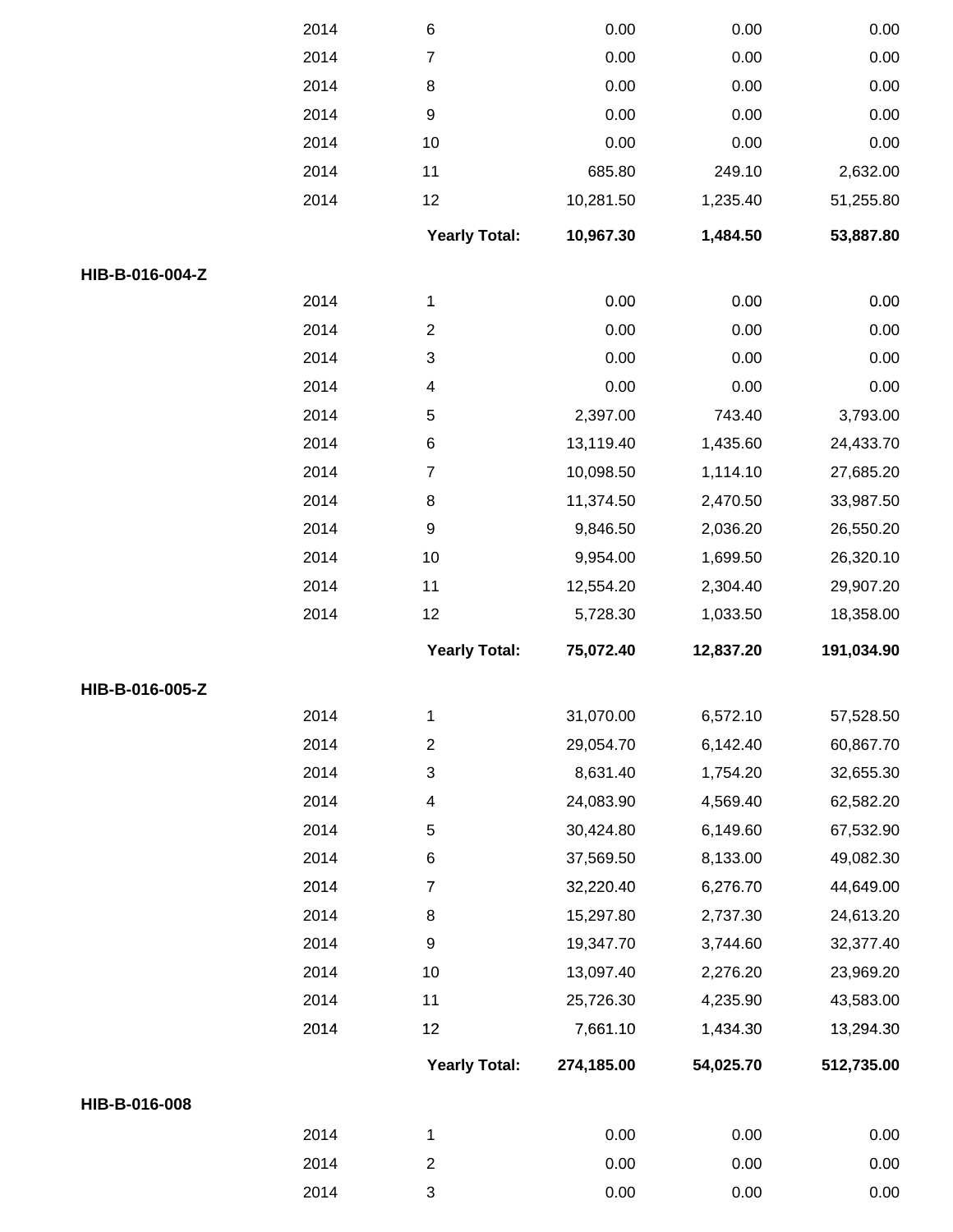|                 | 2014 | 4                       | 0.00       | 0.00       | 0.00       |
|-----------------|------|-------------------------|------------|------------|------------|
|                 | 2014 | $\mathbf 5$             | 0.00       | 0.00       | 0.00       |
|                 | 2014 | 6                       | 0.00       | 0.00       | 0.00       |
|                 | 2014 | $\overline{7}$          | 0.00       | 0.00       | 0.00       |
|                 | 2014 | 8                       | 1,680.20   | 1,921.40   | 3.60       |
|                 | 2014 | 9                       | 2,069.10   | 2,397.20   | 2.90       |
|                 | 2014 | 10                      | 2,483.30   | 2,708.10   | 10.80      |
|                 | 2014 | 11                      | 3,934.50   | 4,822.30   | 38.60      |
|                 | 2014 | 12                      | 12,711.60  | 14,588.20  | 66.20      |
|                 |      | <b>Yearly Total:</b>    | 22,878.70  | 26,437.20  | 122.10     |
| HIB-B-016-010-Y |      |                         |            |            |            |
|                 | 2014 | 1                       | 35,709.20  | 8,776.50   | 3,444.40   |
|                 | 2014 | $\overline{\mathbf{c}}$ | 48,117.80  | 11,133.20  | 4,715.20   |
|                 | 2014 | 3                       | 55,913.20  | 12,219.80  | 6,474.90   |
|                 | 2014 | 4                       | 39,169.10  | 8,205.30   | 6,834.60   |
|                 | 2014 | $\mathbf 5$             | 50,307.40  | 10,827.70  | 10,107.90  |
|                 | 2014 | 6                       | 35,304.80  | 8,265.70   | 9,189.10   |
|                 | 2014 | $\overline{7}$          | 46,251.30  | 10,614.60  | 15,644.90  |
|                 | 2014 | 8                       | 43,621.70  | 9,735.90   | 19,606.50  |
|                 | 2014 | 9                       | 39,388.30  | 9,352.50   | 22,830.00  |
|                 | 2014 | 10                      | 22,941.00  | 5,319.40   | 18,768.50  |
|                 |      |                         |            |            |            |
|                 |      | <b>Yearly Total:</b>    | 416,723.80 | 94,450.60  | 117,616.00 |
| HIB-B-016-011   |      |                         |            |            |            |
|                 | 2014 | 1                       | 13,909.70  | 14,186.00  | 2,524.40   |
|                 | 2014 | $\overline{c}$          | 11,339.30  | 11,814.80  | 2,085.00   |
|                 | 2014 | 3                       | 17,046.00  | 15,930.80  | 2,092.80   |
|                 | 2014 | 4                       | 7,005.80   | 6,274.10   | 304.00     |
|                 | 2014 | 5                       | 11,152.40  | 11,683.80  | 607.10     |
|                 | 2014 | 6                       | 10,048.00  | 10,512.80  | 941.70     |
|                 | 2014 | $\overline{7}$          | 9,897.50   | 10,389.80  | 776.80     |
|                 | 2014 | 8                       | 4,658.20   | 4,581.50   | 377.40     |
|                 | 2014 | 9                       | 7,046.30   | 6,553.30   | 743.00     |
|                 | 2014 | 10                      | 9,036.40   | 8,551.30   | 552.30     |
|                 | 2014 | 11                      | 6,857.80   | 7,063.30   | 715.80     |
|                 | 2014 | 12                      | 4,079.10   | 4,321.80   | 318.00     |
|                 |      | <b>Yearly Total:</b>    | 112,076.50 | 111,863.30 | 12,038.30  |
| HIB-B-016-013-Z |      |                         |            |            |            |
|                 | 2014 | 1                       | 11,847.40  | 2,628.40   | 45,704.90  |
|                 | 2014 | $\overline{c}$          | 19,618.20  | 4,232.20   | 77,435.00  |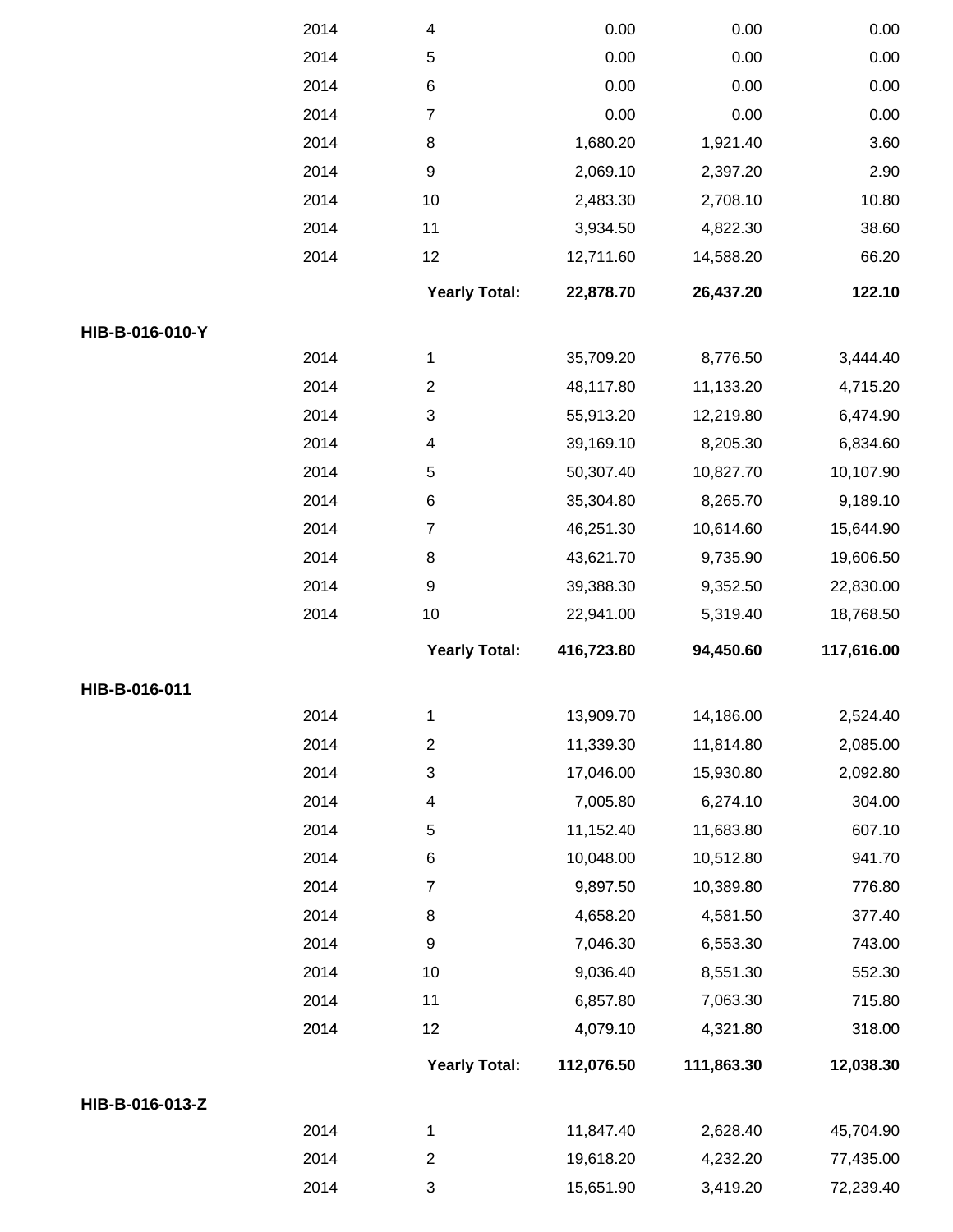|                 | 2014 | $\overline{\mathcal{A}}$  | 14,500.30  | 3,608.40   | 73,160.20  |
|-----------------|------|---------------------------|------------|------------|------------|
|                 | 2014 | $\,$ 5 $\,$               | 16,943.50  | 4,599.10   | 90,578.60  |
|                 | 2014 | $\,6$                     | 5,575.10   | 1,505.80   | 22,513.00  |
|                 | 2014 | $\boldsymbol{7}$          | 10,110.20  | 2,566.60   | 20,006.60  |
|                 | 2014 | $\,8\,$                   | 9,053.70   | 1,949.10   | 27,774.20  |
|                 | 2014 | $\boldsymbol{9}$          | 8,687.60   | 1,939.30   | 61,296.20  |
|                 | 2014 | $10$                      | 7,942.10   | 1,296.60   | 57,567.90  |
|                 | 2014 | 11                        | 15,293.00  | 2,746.00   | 85,137.90  |
|                 | 2014 | 12                        | 19,275.90  | 4,110.10   | 84,238.00  |
|                 |      | <b>Yearly Total:</b>      | 154,498.90 | 34,600.80  | 717,651.90 |
| HIB-B-016-014-Y |      |                           |            |            |            |
|                 | 2014 | 1                         | 26,858.30  | 5,334.30   | 41.90      |
|                 | 2014 | $\mathbf{2}$              | 36,857.40  | 8,769.50   | 49.90      |
|                 | 2014 | $\ensuremath{\mathsf{3}}$ | 40,830.80  | 8,426.80   | 43.80      |
|                 | 2014 | $\overline{\mathbf{4}}$   | 32,365.70  | 6,453.10   | 39.20      |
|                 | 2014 | $\mathbf 5$               | 38,030.40  | 8,030.10   | 19.20      |
|                 | 2014 | $\,6$                     | 35,369.00  | 8,024.80   | 8.40       |
|                 | 2014 | 7                         | 40,702.20  | 10,117.10  | 226.90     |
|                 | 2014 | $\bf 8$                   | 34,658.50  | 10,667.20  | 82.90      |
|                 | 2014 | 9                         | 23,901.30  | 8,130.00   | 26.40      |
|                 | 2014 | 10                        | 31,345.40  | 10,933.50  | 21.00      |
|                 | 2014 | 11                        | 40,560.20  | 14,471.90  | 9.40       |
|                 | 2014 | 12                        | 30,813.70  | 15,270.90  | 19.10      |
|                 |      | <b>Yearly Total:</b>      | 412,292.90 | 114,629.20 | 588.10     |
| HIB-B-016-017   |      |                           |            |            |            |
|                 | 2014 | 1                         | 1,144.20   | 429.50     | 30,008.80  |
|                 | 2014 | $\overline{2}$            | 931.80     | 382.70     | 21,267.10  |
|                 | 2014 | 3                         | 0.00       | 0.00       | 0.00       |
|                 | 2014 | $\overline{\mathcal{A}}$  | 0.00       | 0.00       | 0.00       |
|                 | 2014 | $\sqrt{5}$                | 0.00       | 0.00       | 0.00       |
|                 | 2014 | $\,6$                     | 0.00       | 0.00       | 0.00       |
|                 | 2014 | $\overline{7}$            | 0.00       | 0.00       | 0.00       |
|                 | 2014 | $\bf 8$                   | 0.00       | 0.00       | 0.00       |
|                 |      | <b>Yearly Total:</b>      | 2,076.00   | 812.20     | 51,275.90  |
| HIB-B-016-017-Z |      |                           |            |            |            |
|                 | 2014 | $\boldsymbol{9}$          | 1,614.30   | 331.00     | 24.40      |
|                 | 2014 | 10                        | 17,908.90  | 3,756.00   | 95.00      |
|                 | 2014 | 11                        | 29,308.10  | 6,263.30   | 9.40       |
|                 | 2014 | 12                        | 21,417.80  | 4,240.30   | 14.00      |
|                 |      | <b>Yearly Total:</b>      | 70,249.10  | 14,590.60  | 142.80     |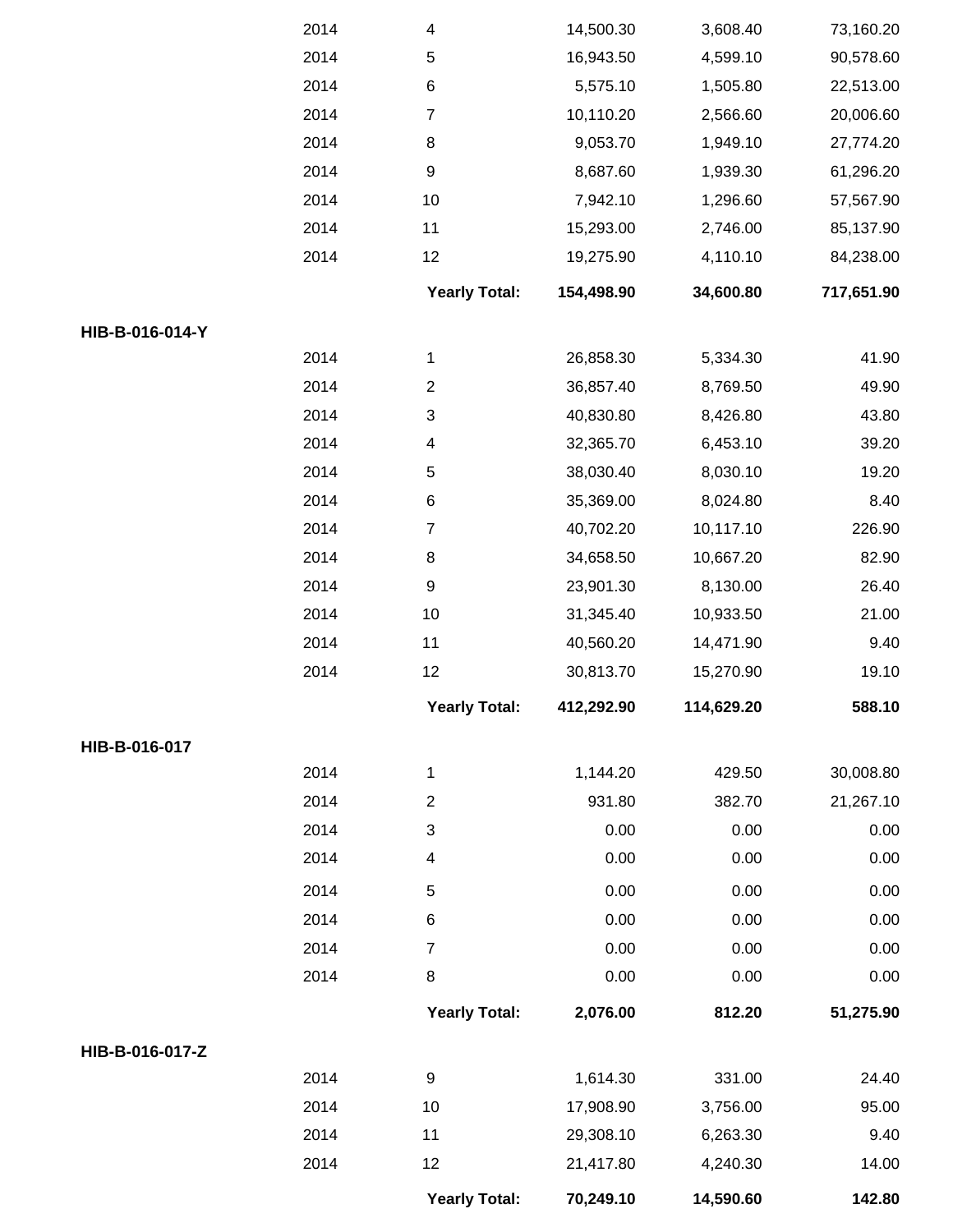## **HIB-B-016-018**

|                 |      | <b>Yearly Total:</b>    | 9,886.50   | 6,256.50   | 0.00      |
|-----------------|------|-------------------------|------------|------------|-----------|
|                 | 2014 | 12                      | 0.00       | 0.00       | 0.00      |
|                 | 2014 | 11                      | 0.00       | 0.00       | 0.00      |
|                 | 2014 | $10$                    | 0.00       | 0.00       | 0.00      |
|                 | 2014 | 9                       | 5,258.20   | 3,498.70   | 0.00      |
|                 | 2014 | $\,8\,$                 | 4,501.80   | 2,696.00   | 0.00      |
|                 | 2014 | $\boldsymbol{7}$        | 126.50     | 61.80      | 0.00      |
|                 | 2014 | 6                       | 0.00       | 0.00       | 0.00      |
|                 | 2014 | $\mathbf 5$             | 0.00       | 0.00       | 0.00      |
| HIB-B-016-021-Z |      |                         |            |            |           |
|                 |      | <b>Yearly Total:</b>    | 128,900.80 | 11,260.10  | 98,073.60 |
|                 | 2014 | 12                      | 8,929.40   | 798.90     | 6,765.10  |
|                 | 2014 | 11                      | 14,030.70  | 737.10     | 802.10    |
|                 | 2014 | $10$                    | 7,640.90   | 676.90     | 7,929.60  |
|                 | 2014 | 9                       | 8,128.00   | 863.20     | 10,944.10 |
|                 | 2014 | $\,8\,$                 | 10,101.30  | 927.00     | 9,590.70  |
|                 | 2014 | $\boldsymbol{7}$        | 11,283.20  | 1,098.70   | 9,764.70  |
|                 | 2014 | 6                       | 11,632.30  | 1,100.60   | 9,691.90  |
|                 | 2014 | 5                       | 14,049.50  | 1,242.80   | 10,081.50 |
|                 | 2014 | 4                       | 10,528.50  | 926.20     | 7,340.10  |
|                 | 2014 | 3                       | 9,605.10   | 813.00     | 6,888.20  |
|                 | 2014 | $\overline{\mathbf{c}}$ | 10,762.80  | 956.40     | 8,570.90  |
|                 | 2014 | 1                       | 12,209.10  | 1,119.30   | 9,704.70  |
| HIB-B-016-019-Z |      |                         |            |            |           |
|                 |      | <b>Yearly Total:</b>    | 189,565.70 | 257,399.80 | 3,313.40  |
|                 | 2014 | 12                      | 6,935.80   | 8,743.80   | 463.90    |
|                 | 2014 | 11                      | 25,189.70  | 40,594.50  | 374.40    |
|                 | 2014 | $10$                    | 17,696.20  | 28,266.00  | 275.80    |
|                 | 2014 | $\boldsymbol{9}$        | 12,914.80  | 15,831.70  | 86.00     |
|                 | 2014 | $\bf 8$                 | 9,816.10   | 12,487.90  | 109.20    |
|                 | 2014 | $\overline{7}$          | 23,684.30  | 29,787.90  | 326.60    |
|                 | 2014 | 6                       | 24,511.40  | 30,081.30  | 408.60    |
|                 | 2014 | $\mathbf 5$             | 17,688.50  | 26,779.40  | 107.20    |
|                 | 2014 | 4                       | 5,319.30   | 5,719.60   | 48.00     |
|                 | 2014 | 3                       | 14,492.50  | 20,728.10  | 801.00    |
|                 | 2014 | $\sqrt{2}$              | 14,819.50  | 20,676.40  | 264.60    |
|                 | 2014 | 1                       | 16,497.60  | 17,703.20  | 48.10     |
|                 |      |                         |            |            |           |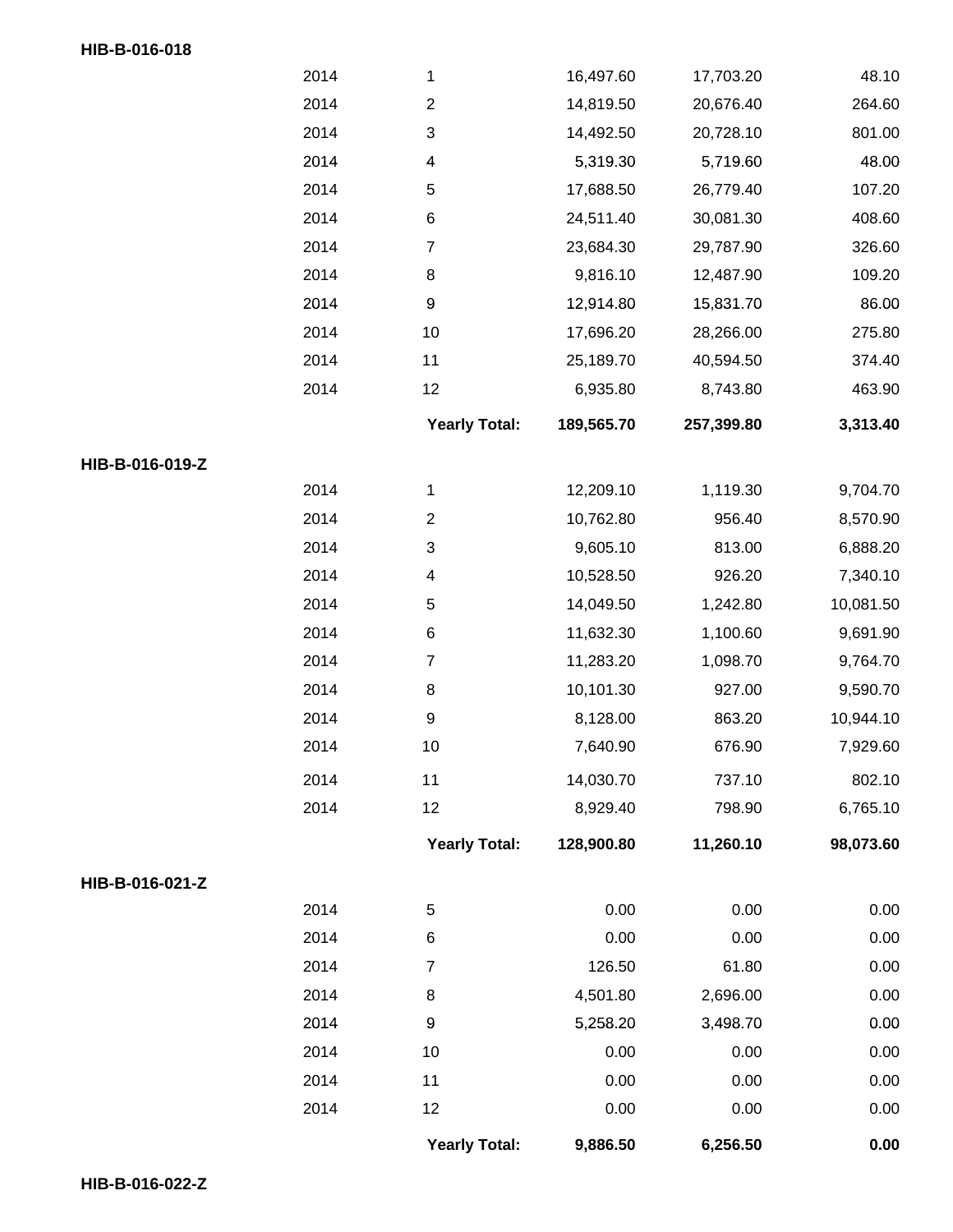|               | 2014 | 1                         | 19,444.90  | 4,524.70  | 22.60      |
|---------------|------|---------------------------|------------|-----------|------------|
|               | 2014 | $\boldsymbol{2}$          | 21,118.20  | 4,676.80  | 4.80       |
|               | 2014 | $\ensuremath{\mathsf{3}}$ | 22,487.00  | 4,443.10  | 8.10       |
|               | 2014 | 4                         | 20,435.40  | 4,463.50  | 30.60      |
|               | 2014 | 5                         | 27,893.80  | 6,436.30  | 19.70      |
|               | 2014 | 6                         | 23,328.00  | 5,332.10  | 37.30      |
|               | 2014 | $\boldsymbol{7}$          | 27,553.90  | 5,776.90  | 102.70     |
|               | 2014 | $\bf 8$                   | 22,118.50  | 4,127.80  | 1,234.20   |
|               | 2014 | $\boldsymbol{9}$          | 19,104.00  | 4,303.40  | 6,462.70   |
|               | 2014 | 10                        | 20,045.30  | 4,211.20  | 7,216.20   |
|               | 2014 | 11                        | 23,875.90  | 4,611.30  | 8,635.40   |
|               | 2014 | 12                        | 16,132.80  | 2,976.30  | 11,778.60  |
|               |      | <b>Yearly Total:</b>      | 263,537.70 | 55,883.40 | 35,552.90  |
| HIB-B-016-023 |      |                           |            |           |            |
|               | 2014 | 1                         | 14,530.80  | 1,683.70  | 4,919.60   |
|               | 2014 | $\overline{c}$            | 11,185.80  | 1,608.30  | 3,143.40   |
|               | 2014 | $\ensuremath{\mathsf{3}}$ | 14,033.60  | 1,628.80  | 3,755.10   |
|               | 2014 | $\overline{4}$            | 11,589.10  | 1,220.80  | 3,146.10   |
|               | 2014 | $\mathbf 5$               | 13,192.50  | 1,388.60  | 3,522.20   |
|               | 2014 | $\,6$                     | 11,792.20  | 1,330.30  | 3,267.20   |
|               | 2014 | $\boldsymbol{7}$          | 11,790.50  | 1,392.30  | 3,069.80   |
|               | 2014 | $\,8\,$                   | 12,003.60  | 1,322.30  | 3,828.00   |
|               | 2014 | $\boldsymbol{9}$          | 12,236.50  | 1,289.00  | 4,082.80   |
|               | 2014 | 10                        | 11,396.40  | 925.50    | 3,158.90   |
|               | 2014 | 11                        | 13,980.80  | 1,153.10  | 3,035.50   |
|               | 2014 | 12                        | 15,174.20  | 1,323.30  | 3,522.10   |
|               |      | <b>Yearly Total:</b>      | 152,906.00 | 16,266.00 | 42,450.70  |
| HIB-B-016-024 |      |                           |            |           |            |
|               | 2014 | 1                         | 0.00       | 0.00      | 0.00       |
|               | 2014 | $\sqrt{2}$                | 0.00       | 0.00      | 0.00       |
|               | 2014 | 3                         | 0.00       | 0.00      | 0.00       |
|               | 2014 | $\overline{4}$            | 0.00       | 0.00      | 0.00       |
|               | 2014 | $\mathbf 5$               | 0.00       | 0.00      | 0.00       |
|               | 2014 | $\,6$                     | 2,202.80   | 1,279.80  | 15,647.20  |
|               | 2014 | $\overline{7}$            | 12,408.70  | 2,239.40  | 65,723.70  |
|               | 2014 | 8                         | 18,122.40  | 2,749.00  | 107,427.30 |
|               | 2014 | $\boldsymbol{9}$          | 17,619.20  | 2,771.70  | 106,507.60 |
|               | 2014 | 10                        | 5,400.80   | 1,380.00  | 86,725.20  |
|               | 2014 | 11                        | 7,197.70   | 1,335.80  | 100,308.50 |
|               | 2014 | 12                        | 6,377.80   | 999.90    | 94,203.10  |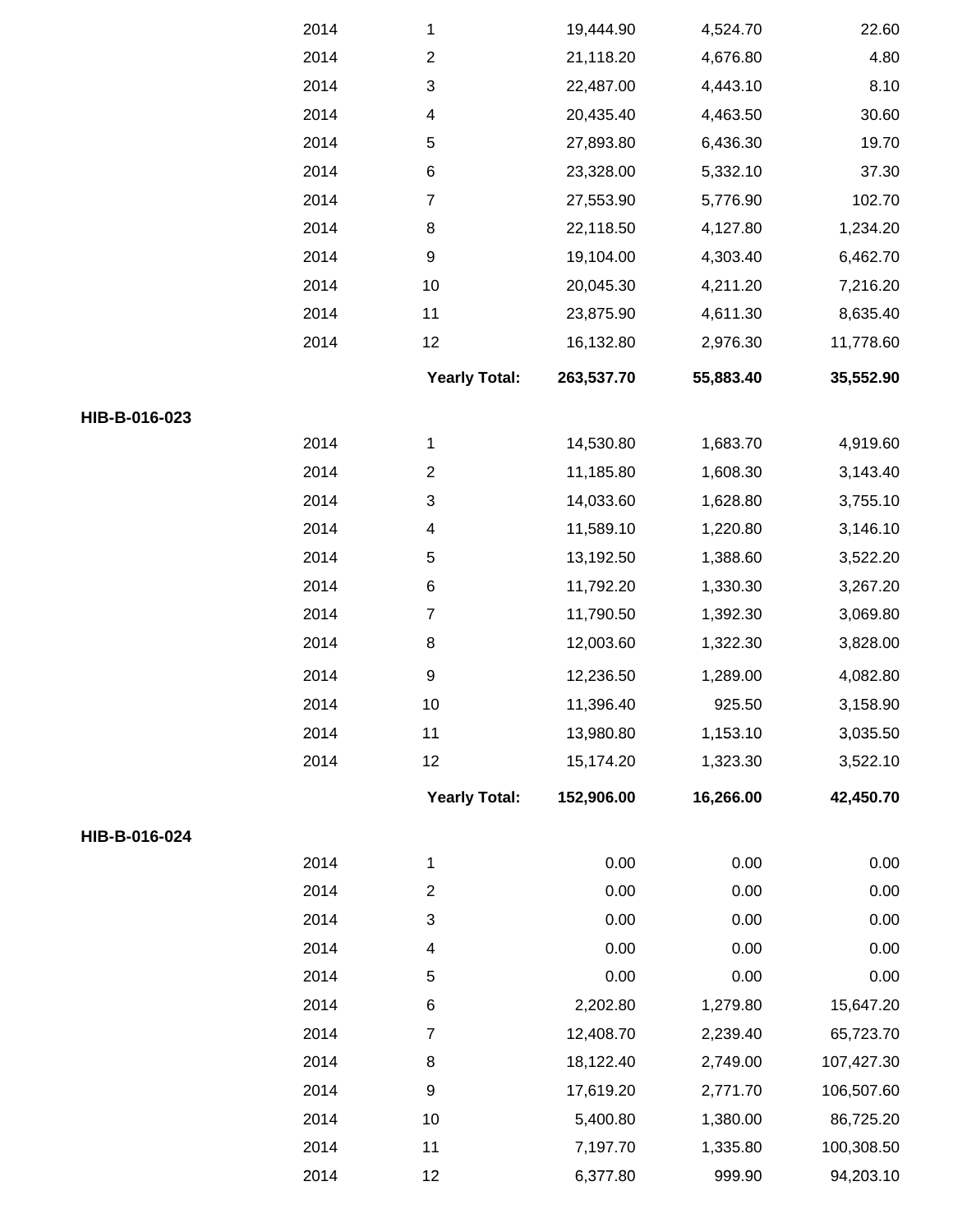|                 |      | <b>Yearly Total:</b>     | 69,329.40  | 12,755.60  | 576,542.60 |
|-----------------|------|--------------------------|------------|------------|------------|
| HIB-B-016-028-Z |      |                          |            |            |            |
|                 | 2014 | 1                        | 22,971.50  | 38,072.60  | 110.80     |
|                 | 2014 | $\overline{c}$           | 4,155.10   | 5,983.20   | 15.80      |
|                 | 2014 | 3                        | 25,595.50  | 39,937.50  | 86.60      |
|                 | 2014 | $\overline{\mathcal{A}}$ | 6,652.20   | 10,419.30  | 21.30      |
|                 | 2014 | $\,$ 5 $\,$              | 19,636.00  | 30,238.30  | 90.40      |
|                 | 2014 | $\,6$                    | 14,952.30  | 23,404.50  | 86.10      |
|                 | 2014 | $\overline{7}$           | 16,928.60  | 25,405.30  | 89.30      |
|                 | 2014 | $\,8\,$                  | 12,957.90  | 19,820.80  | 72.30      |
|                 | 2014 | $\boldsymbol{9}$         | 2,656.10   | 1,501.10   | 0.90       |
|                 | 2014 | 10                       | 0.00       | 0.00       | 0.00       |
|                 | 2014 | 11                       | 2,735.10   | 640.60     | 0.30       |
|                 | 2014 | 12                       | 6,634.90   | 1,859.80   | 1.00       |
|                 |      | <b>Yearly Total:</b>     | 135,875.20 | 197,283.00 | 574.80     |
| HIB-B-016-029   |      |                          |            |            |            |
|                 | 2014 | 1                        | 37,001.40  | 30,415.80  | 167.80     |
|                 | 2014 | $\overline{c}$           | 43,446.70  | 37,572.50  | 307.10     |
|                 | 2014 | $\mathsf 3$              | 46,522.00  | 41,207.30  | 265.80     |
|                 | 2014 | $\overline{\mathcal{A}}$ | 14,491.60  | 13,519.80  | 63.50      |
|                 | 2014 | $\,$ 5 $\,$              | 50,383.70  | 42,163.80  | 320.90     |
|                 | 2014 | $\,6$                    | 44,140.20  | 41,711.90  | 237.10     |
|                 | 2014 | 7                        | 44,208.10  | 44,549.30  | 230.10     |
|                 | 2014 | 8                        | 23,023.30  | 22,432.60  | 130.10     |
|                 | 2014 | $\boldsymbol{9}$         | 33,786.20  | 32,990.30  | 276.50     |
|                 | 2014 | 10                       | 33,653.20  | 33,985.70  | 198.90     |
|                 | 2014 | 11                       | 48,099.20  | 46,743.30  | 402.50     |
|                 | 2014 | 12                       | 43,634.20  | 42,949.70  | 376.90     |
|                 |      | <b>Yearly Total:</b>     | 462,389.80 | 430,242.00 | 2,977.20   |
| HIB-B-016-032-Y |      |                          |            |            |            |
|                 | 2014 | 1                        | 11,727.30  | 1,250.00   | 6,695.60   |
|                 | 2014 | $\sqrt{2}$               | 12,752.70  | 1,285.40   | 6,878.60   |
|                 | 2014 | 3                        | 13,226.40  | 1,400.40   | 8,816.60   |
|                 | 2014 | $\overline{\mathbf{4}}$  | 10,211.80  | 1,128.70   | 7,096.70   |
|                 | 2014 | 5                        | 13,038.60  | 1,509.90   | 9,596.20   |
|                 | 2014 | $\,6$                    | 10,756.50  | 1,289.30   | 8,931.60   |
|                 | 2014 | $\overline{7}$           | 12,620.90  | 1,486.00   | 11,117.60  |
|                 | 2014 | $\bf 8$                  | 8,807.10   | 971.00     | 7,208.50   |
|                 | 2014 | 9                        | 7,002.70   | 752.30     | 4,808.90   |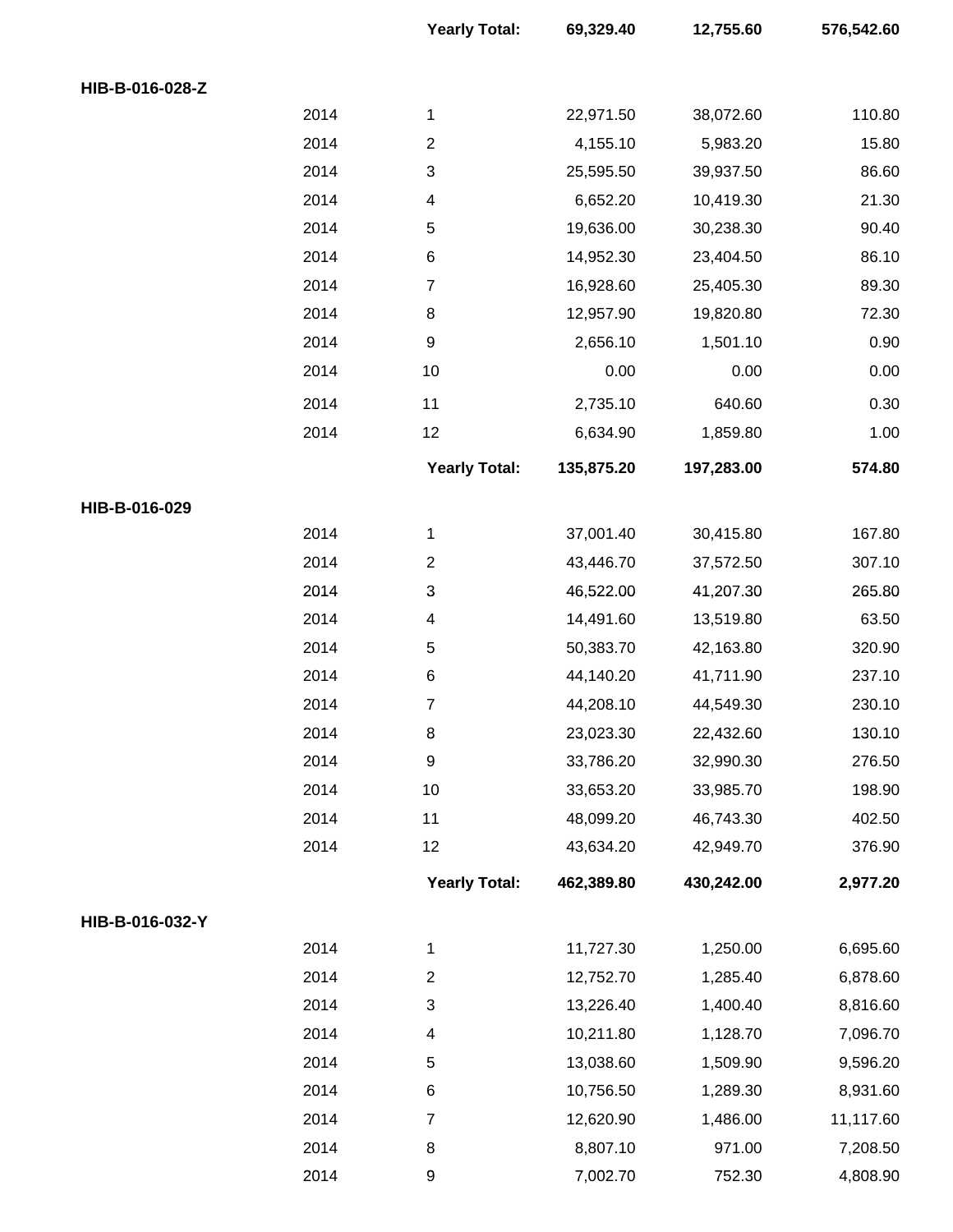|                 | 2014 | $10$                      | 562.80     | 54.90     | 393.70     |
|-----------------|------|---------------------------|------------|-----------|------------|
|                 | 2014 | 11                        | 0.00       | 0.00      | 0.00       |
|                 | 2014 | 12                        | 0.00       | 0.00      | 0.00       |
|                 |      | <b>Yearly Total:</b>      | 100,706.80 | 11,127.90 | 71,544.00  |
| HIB-B-016-033   |      |                           |            |           |            |
|                 | 2014 | $\mathbf 1$               | 2,783.50   | 771.60    | 14,435.60  |
|                 | 2014 | $\overline{c}$            | 2,348.80   | 681.80    | 25,182.70  |
|                 | 2014 | 3                         | 1,635.60   | 466.80    | 14,764.50  |
|                 | 2014 | 4                         | 438.70     | 111.90    | 2,305.00   |
|                 | 2014 | 5                         | 4,402.90   | 1,418.10  | 28,260.10  |
|                 | 2014 | 6                         | 5,055.60   | 1,483.50  | 33,862.90  |
|                 | 2014 | $\boldsymbol{7}$          | 7,068.70   | 2,149.00  | 53,528.60  |
|                 | 2014 | 8                         | 8,184.00   | 2,357.80  | 55,937.00  |
|                 | 2014 | $\boldsymbol{9}$          | 1,259.70   | 350.60    | 7,234.80   |
|                 | 2014 | $10$                      | 0.00       | 0.00      | 0.00       |
|                 | 2014 | 11                        | 0.00       | 0.00      | 0.00       |
|                 | 2014 | 12                        | 0.00       | 0.00      | 0.00       |
|                 |      | <b>Yearly Total:</b>      | 33,177.50  | 9,791.10  | 235,511.20 |
| HIB-B-016-034-Y |      |                           |            |           |            |
|                 | 2014 | $\mathbf 1$               | 0.00       | 0.00      | 0.00       |
|                 | 2014 | $\boldsymbol{2}$          | 0.00       | 0.00      | 0.00       |
|                 | 2014 | $\ensuremath{\mathsf{3}}$ | 0.00       | 0.00      | 0.00       |
|                 | 2014 | 4                         | 0.00       | 0.00      | 0.00       |
|                 | 2014 | $\mathbf 5$               | 0.00       | 0.00      | 0.00       |
|                 | 2014 | $\,6$                     | 0.00       | 0.00      | 0.00       |
|                 | 2014 | $\overline{\mathbf{7}}$   | 0.00       | 0.00      | 0.00       |
|                 | 2014 | $\bf 8$                   | 0.00       | 0.00      | 0.00       |
|                 | 2014 | 9                         | 0.00       | 0.00      | 0.00       |
|                 | 2014 | 10                        | 0.00       | 0.00      | 0.00       |
|                 | 2014 | 11                        | 0.00       | 0.00      | 0.00       |
|                 | 2014 | 12                        | 0.00       | 0.00      | 0.00       |
|                 |      | <b>Yearly Total:</b>      | 0.00       | 0.00      | 0.00       |
| HIB-B-016-036   |      |                           |            |           |            |
|                 | 2014 | $\mathbf 1$               | 34,871.50  | 13,451.00 | 12.30      |
|                 | 2014 | $\mathbf{2}$              | 34,321.80  | 13,130.70 | 20.30      |
|                 | 2014 | $\ensuremath{\mathsf{3}}$ | 37,722.50  | 14,665.40 | 18.30      |
|                 | 2014 | 4                         | 30,171.70  | 11,933.90 | 75.80      |
|                 | 2014 | 5                         | 34,991.90  | 19,825.50 | 14.30      |
|                 | 2014 | 6                         | 31,838.70  | 18,655.30 | 11.80      |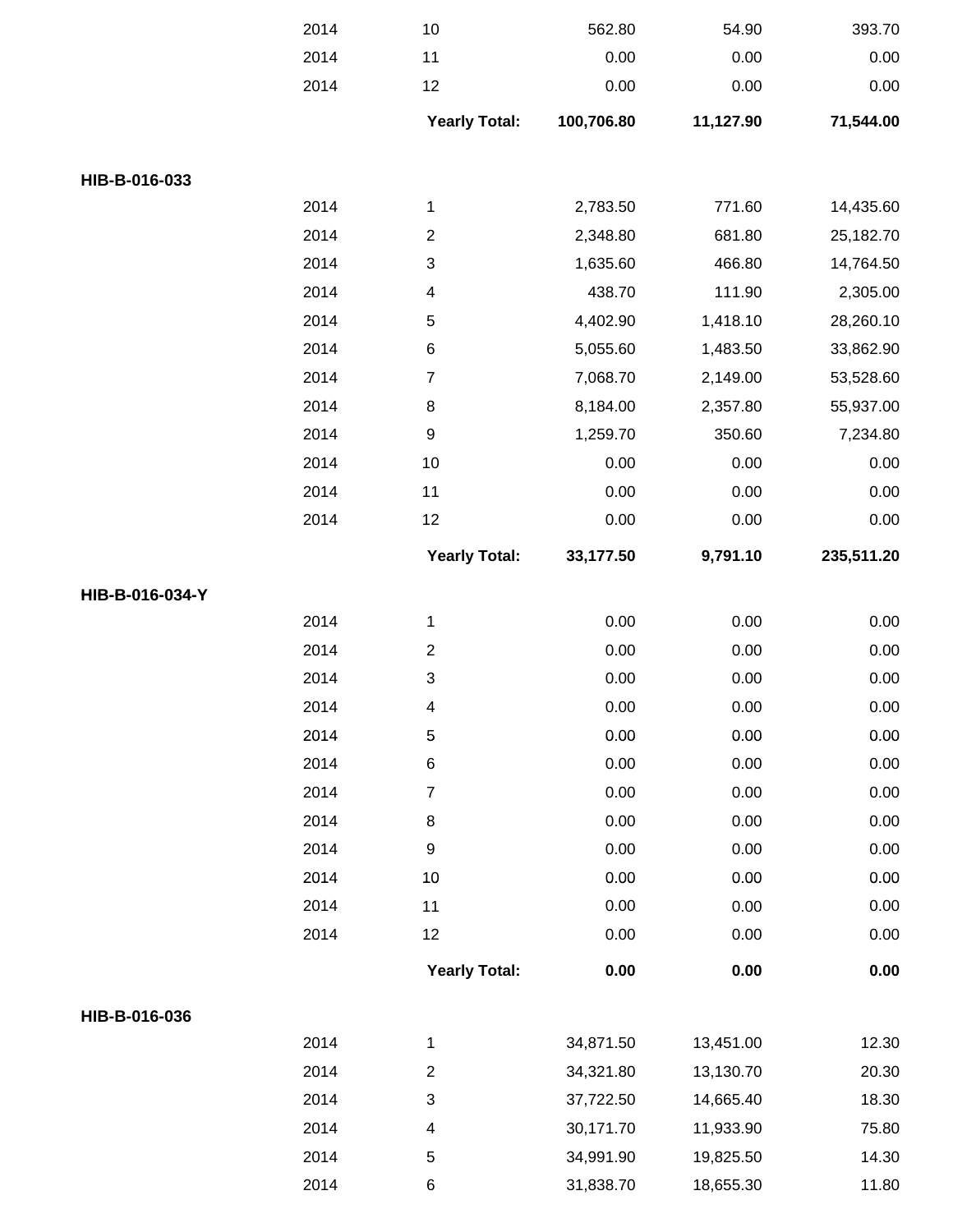|               | 2014         | $\boldsymbol{7}$          | 31,734.90             | 20,296.50            | 25.70                  |
|---------------|--------------|---------------------------|-----------------------|----------------------|------------------------|
|               | 2014         | $\bf 8$                   | 16,424.70             | 10,156.60            | 14.50                  |
|               | 2014         | $\boldsymbol{9}$          | 28,123.80             | 20,609.90            | 36.00                  |
|               | 2014         | 10                        | 27,536.80             | 23,342.80            | 24.40                  |
|               | 2014         | 11                        | 32,846.50             | 28,460.50            | 27.60                  |
|               | 2014         | 12                        | 27,069.30             | 21,656.80            | 26.70                  |
|               |              | <b>Yearly Total:</b>      | 367,654.10            | 216,184.90           | 307.70                 |
| HIB-B-016-040 |              |                           |                       |                      |                        |
|               | 2014         | 1                         | 9,771.80              | 12,930.00            | 33.10                  |
|               | 2014         | $\mathbf 2$               | 16,466.80             | 20,978.90            | 101.60                 |
|               | 2014         | 3                         | 0.00                  | 0.00                 | 0.00                   |
|               | 2014         | 4                         | 0.00                  | 0.00                 | 0.00                   |
|               | 2014         | 5                         | 0.00                  | 0.00                 | 0.00                   |
|               | 2014         | $\,6$                     | 0.00                  | 0.00                 | 0.00                   |
|               | 2014         | $\boldsymbol{7}$          | 0.00                  | 0.00                 | 0.00                   |
|               | 2014         | $\bf 8$                   | 0.00                  | 0.00                 | 0.00                   |
|               | 2014         | $\boldsymbol{9}$          | 11,861.90             | 14,221.70            | 23.10                  |
|               | 2014         | $10$                      | 6,124.80              | 6,557.30             | 8.20                   |
|               | 2014         | 11                        | 0.00                  | 0.00                 | 0.00                   |
|               | 2014         | 12                        | 6,209.90              | 6,512.20             | 8.50                   |
|               |              | <b>Yearly Total:</b>      | 50,435.20             | 61,200.10            | 174.50                 |
|               |              |                           |                       |                      |                        |
| HIB-B-016-041 |              |                           |                       |                      |                        |
|               | 2014         | 1                         | 2,036.70              | 588.60               | 27,838.20              |
|               | 2014         | $\overline{2}$            | 1,622.90              | 484.00               | 22,504.80              |
|               | 2014         | $\ensuremath{\mathsf{3}}$ | 3,779.60              | 1,071.80             | 39,937.80              |
|               | 2014         | 4                         | 2,386.70              | 1,033.20             | 29,089.40              |
|               | 2014         | 5                         | 1,113.10              | 352.00               | 11,343.80              |
|               | 2014         | $\,6$                     | 8,606.60              | 1,127.80             | 53.00                  |
|               | 2014         | $\overline{7}$            | 3,584.40              | 667.60               | 18.20                  |
|               | 2014         | $\,8\,$                   | 5,299.80              | 2,374.70             | 51.80                  |
|               | 2014         | $\boldsymbol{9}$          | 4,998.00              | 2,167.10             | 60.40                  |
|               | 2014         | $10$                      | 6,461.30              | 1,589.00             |                        |
|               | 2014         | 11                        | 1,359.30              | 348.00               | 76.90<br>9.10          |
|               | 2014         | 12                        | 6,513.30              | 2,274.90             | 74.20                  |
|               |              | <b>Yearly Total:</b>      | 47,761.70             | 14,078.70            | 131,057.60             |
| HIB-B-016-043 |              |                           |                       |                      |                        |
|               | 2014         | $\mathbf 1$               | 0.00                  | 0.00                 | 0.00                   |
|               | 2014         | $\overline{\mathbf{c}}$   | 0.00                  | 0.00                 | 0.00                   |
|               | 2014<br>2014 | 3<br>4                    | 8,247.20<br>11,511.70 | 2,079.00<br>2,949.40 | 11,424.10<br>12,503.20 |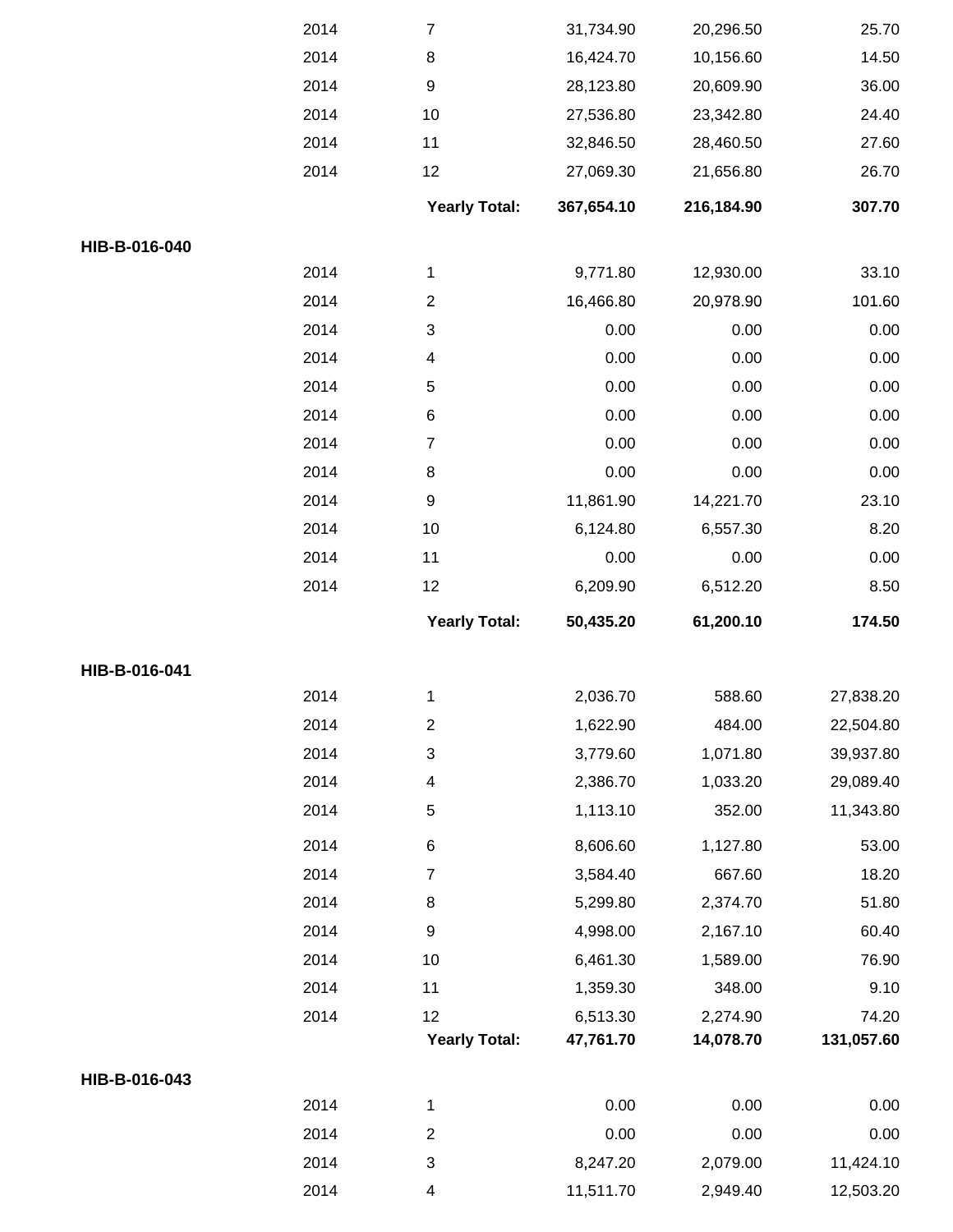|                 | 2014 | 5                         | 11,578.60  | 2,982.50   | 16,818.00  |
|-----------------|------|---------------------------|------------|------------|------------|
|                 | 2014 | $\,6$                     | 4,982.50   | 1,484.70   | 10,002.60  |
|                 | 2014 | $\overline{7}$            | 380.70     | 119.90     | 1,384.60   |
|                 | 2014 | 8                         | 2,636.20   | 1,829.40   | 20,718.70  |
|                 | 2014 | $\boldsymbol{9}$          | 2,570.00   | 2,452.10   | 23,402.40  |
|                 | 2014 | 10                        | 1,719.20   | 1,207.30   | 8,365.70   |
|                 | 2014 | 11                        | 226.70     | 152.60     | 850.80     |
|                 | 2014 | 12                        | 4,680.70   | 1,509.00   | 17,597.80  |
|                 |      | <b>Yearly Total:</b>      | 48,533.50  | 16,765.90  | 123,067.90 |
| HIB-B-016-045-Z |      |                           |            |            |            |
|                 | 2014 | 1                         | 17,237.00  | 4,469.80   | 3,946.90   |
|                 | 2014 | $\boldsymbol{2}$          | 21,307.10  | 5,259.90   | 3,610.30   |
|                 | 2014 | $\ensuremath{\mathsf{3}}$ | 19,584.60  | 4,806.00   | 6,015.50   |
|                 | 2014 | 4                         | 16,010.10  | 3,819.10   | 3,484.30   |
|                 | 2014 | 5                         | 22,674.10  | 5,188.50   | 2,705.50   |
|                 | 2014 | $\,6$                     | 17,345.00  | 4,356.40   | 3,906.90   |
|                 | 2014 | $\boldsymbol{7}$          | 15,601.10  | 4,174.40   | 6,673.10   |
|                 | 2014 | 8                         | 15,471.20  | 4,122.60   | 7,977.20   |
|                 | 2014 | $\boldsymbol{9}$          | 13,322.80  | 3,416.40   | 4,952.90   |
|                 | 2014 | 10                        | 14,015.10  | 2,856.40   | 3,618.70   |
|                 | 2014 | 11                        | 11,534.00  | 3,052.10   | 8,887.10   |
|                 | 2014 | 12                        | 9,920.50   | 2,224.50   | 10,269.50  |
|                 |      | <b>Yearly Total:</b>      | 194,022.60 | 47,746.10  | 66,047.90  |
| HIB-B-016-046   |      |                           |            |            |            |
|                 | 2014 | 1                         | 67,336.30  | 9,987.60   | 31,184.50  |
|                 | 2014 | $\overline{c}$            | 80,990.70  | 12,200.80  | 54,653.50  |
|                 | 2014 | 3                         | 90,912.40  | 13,513.30  | 63,717.90  |
|                 | 2014 | 4                         | 69,904.10  | 10,532.30  | 47,027.50  |
|                 | 2014 | 5                         | 97,932.40  | 14,968.80  | 63,000.90  |
|                 | 2014 | 6                         | 77,131.30  | 12,131.60  | 55,625.10  |
|                 | 2014 | $\overline{7}$            | 72,913.00  | 11,451.40  | 53,475.80  |
|                 | 2014 | 8                         | 73,193.90  | 11,163.60  | 63,466.10  |
|                 | 2014 | 9                         | 76,254.30  | 11,227.00  | 59,955.30  |
|                 | 2014 | 10                        | 67,775.00  | 9,921.20   | 51,884.70  |
|                 | 2014 | 11                        | 70,726.30  | 11,050.10  | 56,043.00  |
|                 | 2014 | 12                        | 57,367.90  | 11,803.00  | 43,460.70  |
|                 |      | <b>Yearly Total:</b>      | 902,437.60 | 139,950.70 | 643,495.00 |
| HIB-B-016-048-Y |      |                           |            |            |            |
|                 | 2014 | 1                         | 0.00       | 0.00       | 0.00       |
|                 | 2014 | $\overline{c}$            | 0.00       | 0.00       | 0.00       |
|                 |      |                           |            |            |            |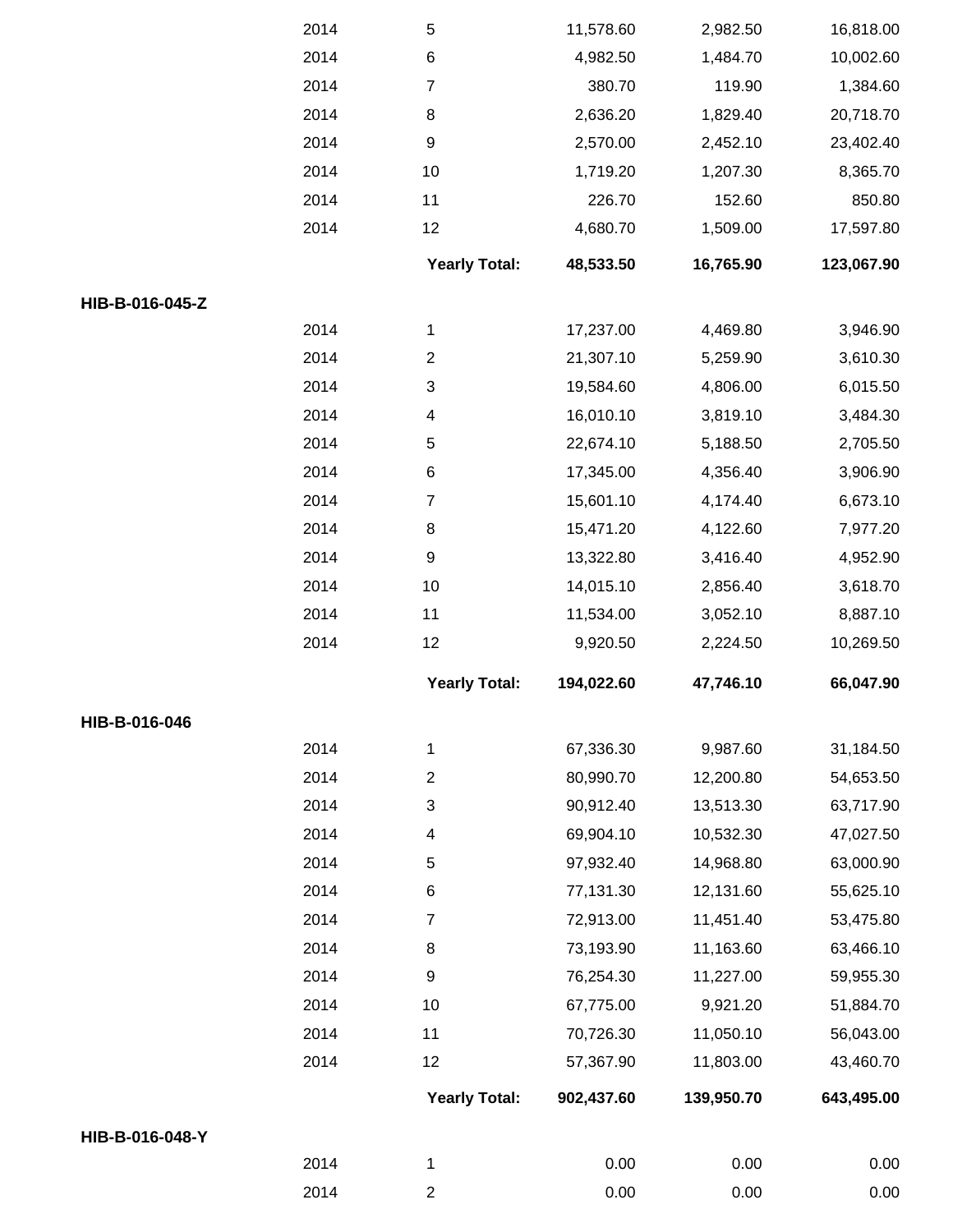|                  | 2014 | 3                    | 0.00       | 0.00      | 0.00       |
|------------------|------|----------------------|------------|-----------|------------|
|                  | 2014 | 4                    | 2,196.90   | 164.20    | 2.00       |
|                  | 2014 | $\,$ 5 $\,$          | 17,306.20  | 1,392.10  | 5.80       |
|                  | 2014 | $\,6$                | 12,818.60  | 1,091.80  | 2.30       |
|                  | 2014 | $\overline{7}$       | 12,351.00  | 1,048.50  | 2.50       |
|                  | 2014 | $\bf 8$              | 15,845.00  | 1,229.90  | 10.70      |
|                  | 2014 | $\boldsymbol{9}$     | 25,116.90  | 1,878.90  | 48.10      |
|                  | 2014 | 10                   | 18,976.00  | 1,302.70  | 17.50      |
|                  | 2014 | 11                   | 23,306.80  | 1,597.10  | 10.90      |
|                  | 2014 | 12                   | 20,143.10  | 1,473.00  | 10.10      |
|                  |      | <b>Yearly Total:</b> | 148,060.50 | 11,178.20 | 109.90     |
| HIB-B-016-049-Z- |      |                      |            |           |            |
|                  | 2014 | 1                    | 2,921.10   | 749.30    | 28,176.90  |
|                  | 2014 | $\overline{c}$       | 1,635.00   | 416.50    | 29,806.90  |
|                  | 2014 | 3                    | 2,036.70   | 504.20    | 29,518.00  |
|                  | 2014 | 4                    | 1,013.30   | 534.20    | 15,885.10  |
|                  | 2014 | 5                    | 724.60     | 890.20    | 28,018.60  |
|                  | 2014 | $\,6$                | 528.30     | 624.80    | 21,836.30  |
|                  | 2014 | $\boldsymbol{7}$     | 359.60     | 169.80    | 17,162.40  |
|                  | 2014 | $\bf 8$              | 0.00       | 0.00      | 0.00       |
|                  | 2014 | $\boldsymbol{9}$     | 0.00       | 0.00      | 0.00       |
|                  | 2014 | 10                   | 0.00       | 0.00      | 0.00       |
|                  | 2014 | 11                   | 5,702.80   | 6.80      | 761.50     |
|                  | 2014 | 12                   | 0.00       | 0.00      | 0.00       |
|                  |      | <b>Yearly Total:</b> | 14,921.40  | 3,895.80  | 171,165.70 |
| HIB-B-016-051-Z  |      |                      |            |           |            |
|                  | 2014 | $\mathbf 1$          | 4,243.90   | 523.40    | 0.60       |
|                  | 2014 | $\sqrt{2}$           | 184.80     | 37.80     | 0.10       |
|                  | 2014 | 3                    | 1,839.20   | 1,349.60  | 0.60       |
|                  | 2014 | 4                    | 4,791.60   | 668.70    | 5.00       |
|                  | 2014 | 5                    | 5,289.50   | 808.20    | 11.20      |
|                  | 2014 | $\,6$                | 4,802.40   | 705.70    | 3.20       |
|                  | 2014 | $\boldsymbol{7}$     | 5,621.40   | 1,041.50  | 0.90       |
|                  | 2014 | $\bf 8$              | 0.00       | 0.00      | 0.00       |
|                  | 2014 | $\boldsymbol{9}$     | 0.00       | 0.00      | 0.00       |
|                  | 2014 | $10$                 | 0.00       | 0.00      | 0.00       |
|                  | 2014 | 11                   | 2,264.00   | 282.50    | 0.30       |
|                  | 2014 | 12                   | 2,208.90   | 250.70    | 0.40       |
|                  |      | <b>Yearly Total:</b> | 31,245.70  | 5,668.10  | 22.30      |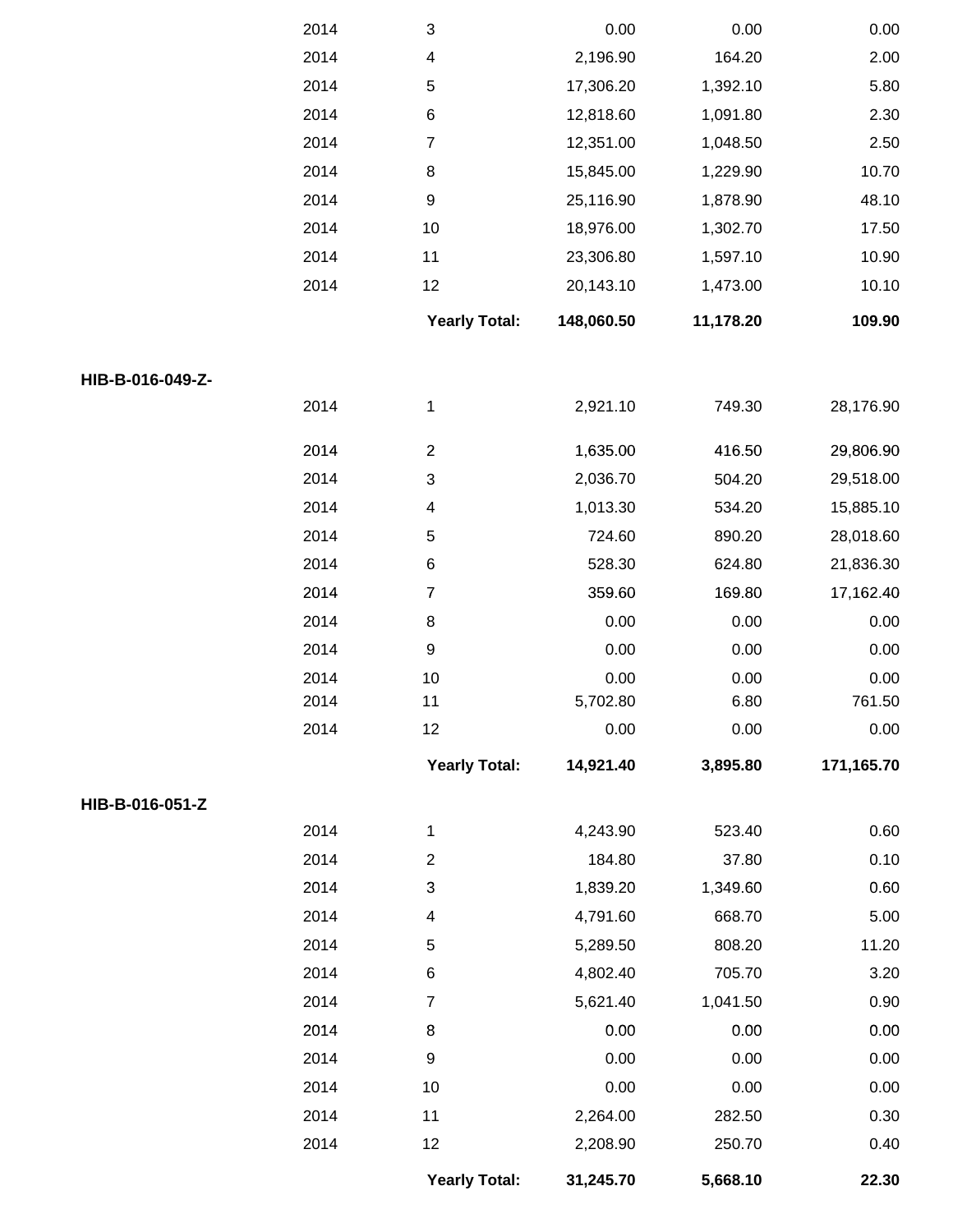|                 | 2014 | $\mathbf{1}$         | 66,482.50  | 21,885.20  | 1,765.20     |
|-----------------|------|----------------------|------------|------------|--------------|
|                 | 2014 | $\overline{c}$       | 76,198.90  | 25,659.40  | 1,672.70     |
|                 | 2014 | 3                    | 83,019.90  | 29,752.60  | 1,556.00     |
|                 | 2014 | 4                    | 66,700.80  | 25,130.80  | 1,254.60     |
|                 | 2014 | 5                    | 77,876.00  | 31,497.00  | 1,518.60     |
|                 | 2014 | $\,6$                | 66,442.70  | 27,598.90  | 1,478.90     |
|                 | 2014 | $\boldsymbol{7}$     | 75,209.00  | 30,576.70  | 1,372.70     |
|                 | 2014 | $\,8\,$              | 69,326.50  | 28,400.40  | 1,231.00     |
|                 | 2014 | $\boldsymbol{9}$     | 68,359.00  | 29,309.30  | 1,191.00     |
|                 | 2014 | 10                   | 66,331.00  | 27,510.10  | 1,169.60     |
|                 | 2014 | 11                   | 76,414.90  | 32,482.50  | 1,274.10     |
|                 | 2014 | 12                   | 68,733.90  | 28,744.20  | 1,225.10     |
|                 |      | <b>Yearly Total:</b> | 861,095.10 | 338,547.10 | 16,709.50    |
| HIB-B-016-057-X |      |                      |            |            |              |
|                 | 2014 | 1                    | 26,197.70  | 5,604.90   | 117,264.20   |
|                 | 2014 | $\overline{2}$       | 30,175.00  | 6,515.20   | 121,581.20   |
|                 | 2014 | 3                    | 24,543.00  | 5,366.60   | 97,115.90    |
|                 | 2014 | 4                    | 24,360.40  | 5,446.40   | 106,752.40   |
|                 | 2014 | 5                    | 26,738.80  | 6,706.10   | 158,701.20   |
|                 | 2014 | $\,6$                | 28,632.90  | 6,708.50   | 122,674.60   |
|                 | 2014 | $\boldsymbol{7}$     | 29,108.00  | 6,360.00   | 103,673.60   |
|                 | 2014 | 8                    | 26,953.50  | 5,503.50   | 118,250.80   |
|                 | 2014 | 9                    | 20,167.90  | 4,376.90   | 126,050.90   |
|                 | 2014 | 10                   | 10,316.40  | 2,484.70   | 105,680.00   |
|                 | 2014 | 11                   | 15,075.20  | 4,001.70   | 135,520.20   |
|                 | 2014 | 12                   | 14,560.00  | 4,846.20   | 74,683.00    |
|                 |      | <b>Yearly Total:</b> | 276,828.80 | 63,920.70  | 1,387,948.00 |
| HIB-B-016-058-Z |      |                      |            |            |              |
|                 | 2014 | $\mathbf{1}$         | 9,393.30   | 988.30     | 22,989.50    |
|                 | 2014 | $\boldsymbol{2}$     | 12,377.80  | 2,095.00   | 26,068.90    |
|                 | 2014 | 3                    | 8,023.10   | 2,194.50   | 20,244.50    |
|                 | 2014 | 4                    | 0.00       | 0.00       | 0.00         |
|                 | 2014 | 5                    | 0.00       | 0.00       | 0.00         |
|                 | 2014 | $\,6$                | 0.00       | 0.00       | 0.00         |
|                 | 2014 | $\overline{7}$       | 519.80     | 58.80      | 7,330.70     |
|                 | 2014 | $\,8\,$              | 5,284.60   | 589.00     | 21,130.60    |
|                 | 2014 | $\boldsymbol{9}$     | 8,637.00   | 854.60     | 25,159.60    |
|                 | 2014 | 10                   | 9,604.50   | 702.30     | 23,706.40    |
|                 | 2014 | 11                   | 11,138.70  | 611.40     | 23,321.10    |

**HIB-B-016-056**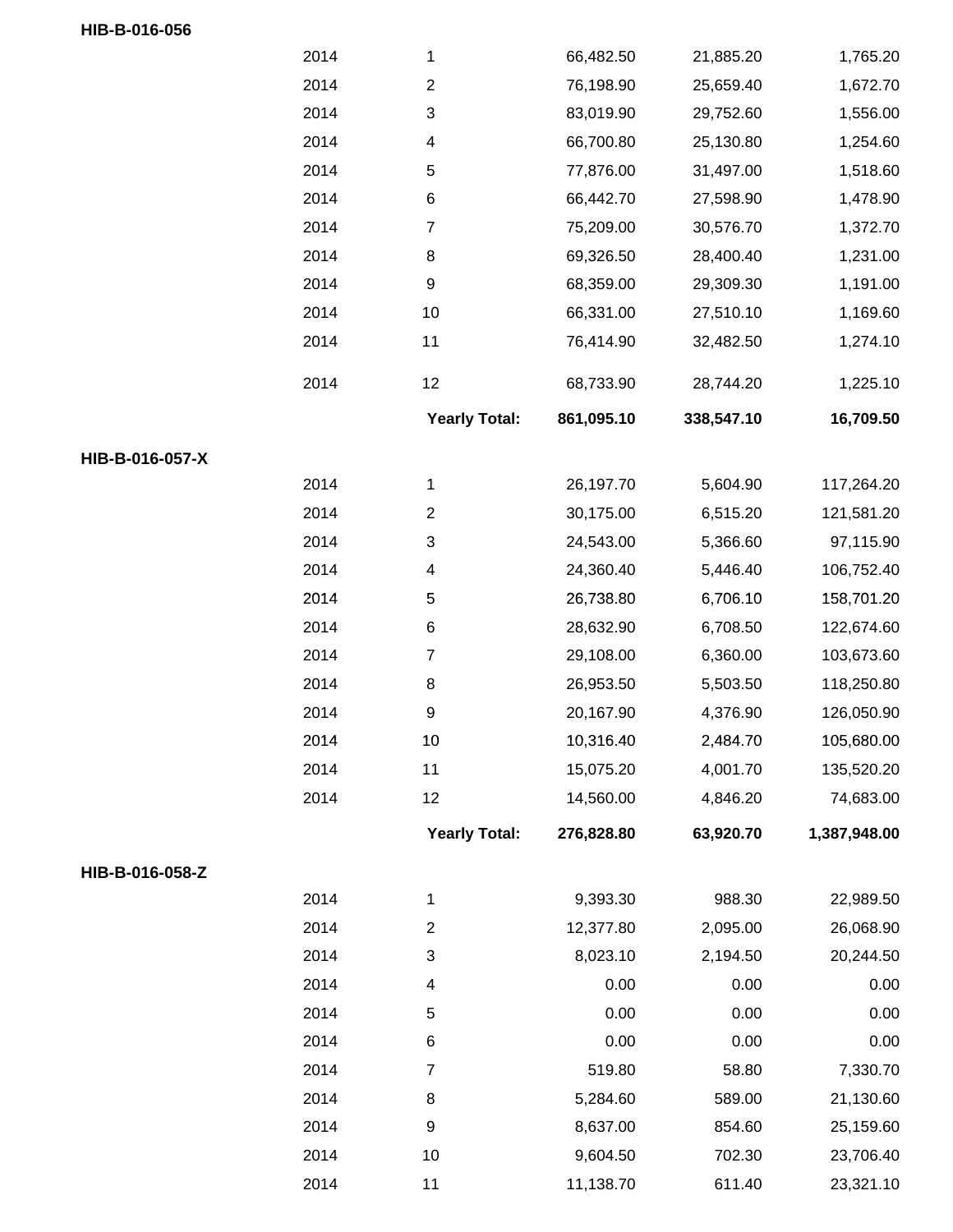|                     | 2014 | 12                       | 9,917.30   | 164.50    | 25,665.80  |
|---------------------|------|--------------------------|------------|-----------|------------|
|                     |      | <b>Yearly Total:</b>     | 74,896.10  | 8,258.40  | 195,617.10 |
| HIB-B-016-059       |      |                          |            |           |            |
|                     | 2014 | 1                        | 19,682.00  | 2,508.40  | 76,935.40  |
|                     | 2014 | $\overline{2}$           | 9,037.90   | 1,302.70  | 21,807.60  |
|                     | 2014 | 3                        | 4,511.10   | 418.70    | 9.10       |
|                     | 2014 | 4                        | 3,737.10   | 404.00    | 1.90       |
|                     | 2014 | 5                        | 3,688.80   | 989.50    | 0.30       |
|                     | 2014 | $\,6$                    | 6,928.30   | 951.80    | 30.00      |
|                     | 2014 | $\overline{7}$           | 8,889.60   | 1,019.60  | 3.10       |
|                     | 2014 | $\bf 8$                  | 16,887.00  | 1,975.50  | 11.40      |
|                     | 2014 | $\boldsymbol{9}$         | 13,682.60  | 1,682.70  | 10.70      |
|                     | 2014 | 10                       | 10,515.10  | 1,304.40  | 9.20       |
|                     | 2014 | 11                       | 11,336.30  | 1,185.90  | 5.00       |
|                     | 2014 | 12                       | 9,261.00   | 967.90    | 2.90       |
|                     |      | <b>Yearly Total:</b>     | 118,156.80 | 14,711.10 | 98,826.60  |
| HIB-B-016-063       |      |                          |            |           |            |
|                     | 2014 | 1                        | 8,628.10   | 1,982.70  | 32,354.50  |
|                     | 2014 | $\boldsymbol{2}$         | 12,206.90  | 2,546.90  | 53,111.10  |
|                     | 2014 | 3                        | 10,346.90  | 2,033.30  | 42,017.60  |
|                     | 2014 | $\overline{\mathcal{A}}$ | 10,102.20  | 2,232.60  | 41,083.90  |
|                     | 2014 | 5                        | 16,016.40  | 3,874.30  | 55,268.40  |
|                     | 2014 | $\,6$                    | 12,936.30  | 3,219.50  | 43,405.80  |
|                     | 2014 | $\overline{7}$           | 11,589.30  | 2,337.00  | 51,713.10  |
|                     | 2014 | $\bf 8$                  | 12,196.00  | 2,436.60  | 50,050.00  |
|                     | 2014 | $\boldsymbol{9}$         | 11,926.70  | 2,466.30  | 43,589.00  |
|                     | 2014 | 10                       | 4,715.50   | 932.30    | 17,441.50  |
|                     | 2014 | 11                       | 3,087.30   | 757.20    | 22,387.50  |
|                     | 2014 | 12                       | 2,389.40   | 606.60    | 25,656.40  |
|                     |      | <b>Yearly Total:</b>     | 116,141.00 | 25,425.30 | 478,078.80 |
| HIB-B-016-038-HIBB2 |      |                          |            |           |            |
|                     | 2014 | $\overline{2}$           | 932.10     | 182.90    | 0.00       |
|                     | 2014 | 3                        | 36,206.20  | 8,208.40  | 48.30      |
|                     | 2014 | $\overline{\mathbf{4}}$  | 11,785.50  | 2,462.80  | 0.00       |
|                     | 2014 | $\,$ 5 $\,$              | 19,774.90  | 4,133.30  | 0.00       |
|                     | 2014 | $\,6$                    | 12,997.30  | 3,381.20  | 0.00       |
|                     | 2014 | $\overline{7}$           | 0.00       | 0.00      | 0.00       |
|                     | 2014 | $\bf 8$                  | 0.00       | 0.00      | 0.00       |
|                     | 2014 | $\boldsymbol{9}$         | 0.00       | 0.00      | 0.00       |
|                     | 2014 | 10                       | 0.00       | 0.00      | 0.00       |